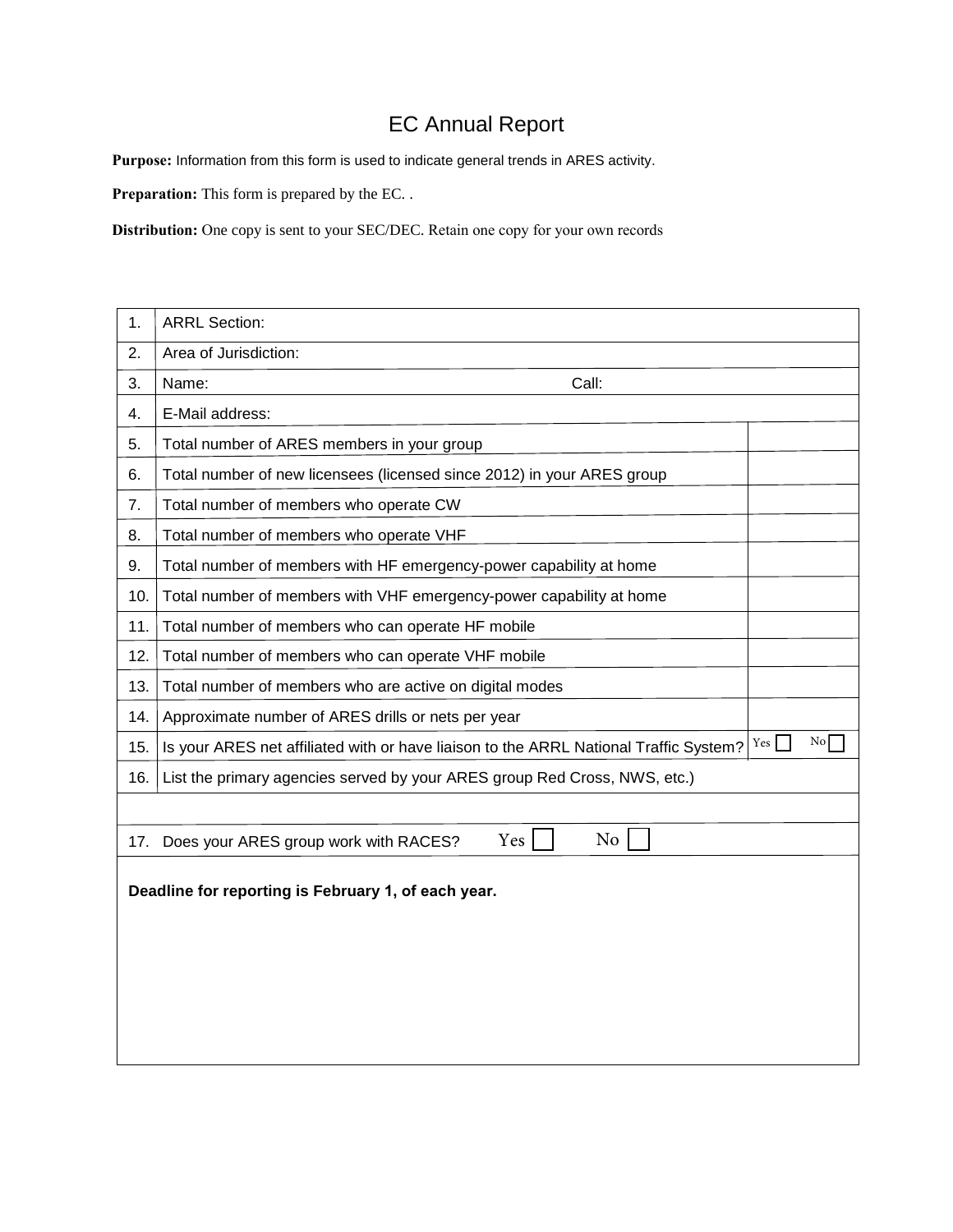

ARES-003 EC Annual Report

**Purpose.** Information from this form is used to indicate general trends in ARES activity

**Preparation.** This form is prepared by the EC.

**Distribution.** One copy is sent to your SEC/DEC. Retain one copy for your own files.

| <b>Block</b><br>Number | <b>Block Title</b>                                                         | Instructions                                                                              |
|------------------------|----------------------------------------------------------------------------|-------------------------------------------------------------------------------------------|
| $\mathbf{1}$           | <b>ARRL</b> Section                                                        | Your ARRL Section. Use two or three - character abbr. (e.g. KS, SFL)                      |
| $\mathfrak{2}$         | Area of Jurisdiction                                                       | Your location (e.g. state, county, city)                                                  |
| 3                      | Name                                                                       | Name of the EC making this report                                                         |
| 4                      | E-Mail Address                                                             | E-Mail address of EC making this report                                                   |
| 5                      | Total number of ARES<br>members in your group                              | This figure is the total number of ARES members registered with<br>with your ARES group   |
| 6                      | Total number of new<br>licensees since 2013                                | This figure is the number of new licensees, licensed since 2013, in<br>in your ARES group |
| 7                      | Total number of members<br>who operate CW                                  | How many in your ARES group can operate CW                                                |
| 8                      | Total number of members<br>who operate VHF                                 | How many in your ARES group operate VHF                                                   |
| 9                      | Total number of members<br>with HF emergency-<br>power capability at home  | How many ARES members have HF emergency-power capability<br>at home                       |
| 10                     | Total number of members<br>with VHF emergency-<br>power capability at home | How many members have VHF emergency power capability at home                              |
| 11                     | Total number of members<br>who can operate HF<br>mobile                    | How many members have HF mobile capability                                                |
| 12                     | Total number of members<br>Who can operate VHF<br>mobile                   | How many members have VHF mobile capability                                               |
| 13                     | Total number of members<br>Who are active on digital<br>modes              | How many members are active on any of the digital modes                                   |